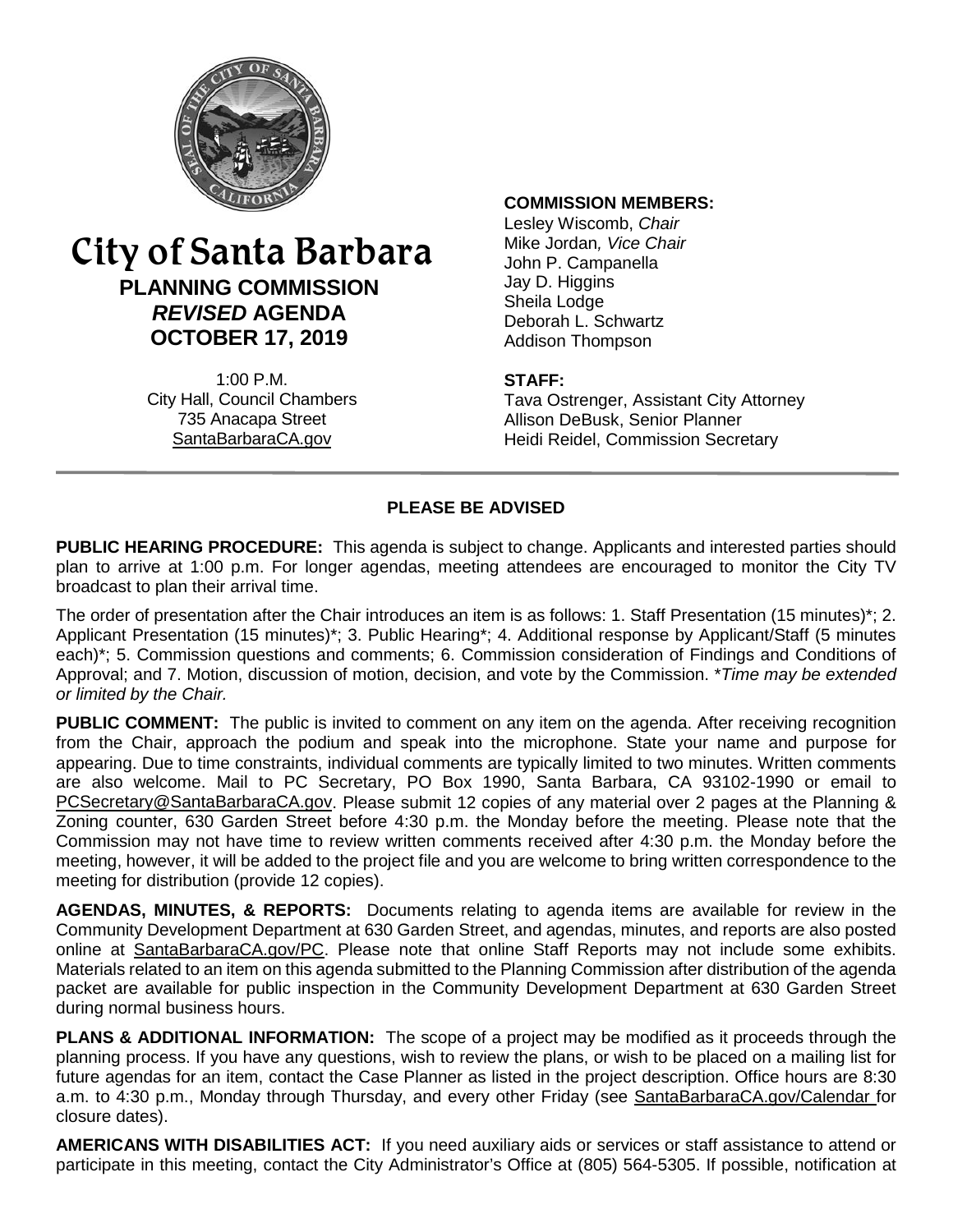least 48 hours prior to the meeting will usually enable the City to make reasonable arrangements. Specialized services, such as sign language interpretation or documents in Braille, may require additional lead time to arrange.

**TELEVISION COVERAGE:** This meeting will be broadcast live on City TV-Channel 18 and online at [SantaBarbaraCA.gov/CityTV.](http://www.santabarbaraca.gov/CityTV) See [SantaBarbaraCA/CityTVProgramGuide](http://www.santabarbaraca.gov/gov/depts/cityadmin/programming.asp) for a rebroadcast schedule. An archived video of this meeting will be available at [SantaBarbaraCA.gov/PCVideos.](http://www.santabarbaraca.gov/PCVideos)

**APPEALS:** Some items before the Planning Commission may be appealed to City Council. The appeal, accompanied by the appropriate filing fee per application, must be filed with the City Clerk's office within 10 calendar days of the Planning Commission decision.

## **I. ROLL CALL**

#### **II. PRELIMINARY MATTERS**

- A. Requests for continuances, withdrawals, postponements, or addition of ex-agenda items.
- B. Announcements and appeals.
- C. Review, consideration, and action on the following draft Planning Commission minutes and resolutions:
	- 1. Planning Commission October 3, 2019 Minutes
	- 2. Planning Commission Resolution No. 016-19 3405 Sea Ledge Ln
- D. Comments from members of the public pertaining to items not on this agenda. Due to time constraints, each person is limited to two minutes.

#### **III. NEW ITEM**

### **APPLICATION OF RRM DESIGN GROUP, AGENT FOR YAU REVOCABLE TRUST, 691 N. HOPE AVENUE, APN: 057-113-007, COUNTY ZONE: 8-R-1 (SINGLE FAMILY RESIDENTIAL, 8,000 SQUARE F00T MINIMUM LOT SIZE), COUNTY GENERAL PLAN DESIGNATION: RESIDENTIAL, 4.6 UNITS PER ACRE (PLN2018-00345)**

The project consists of a six-lot subdivision for a future single-family residential development on a 2.02-acre (87,950-square foot) parcel located at 691 N. Hope Avenue (APN 057-113-007) in Santa Barbara County. The project includes the demolition of the existing single-family residence, detached garage, and sheds, and the construction of a new public road off of N. Hope Avenue. Grading consists of 1,641 cubic yards of cut and 2,299 cubic yards of fill. No new residential structures are currently proposed. The Planning Commission initiated the annexation on December 20, 2018.

The discretionary applications required for this project are:

Recommendation by Planning Commission to City Council, and subsequent approval by City Council and the Local Agency Formation Commission (LAFCO):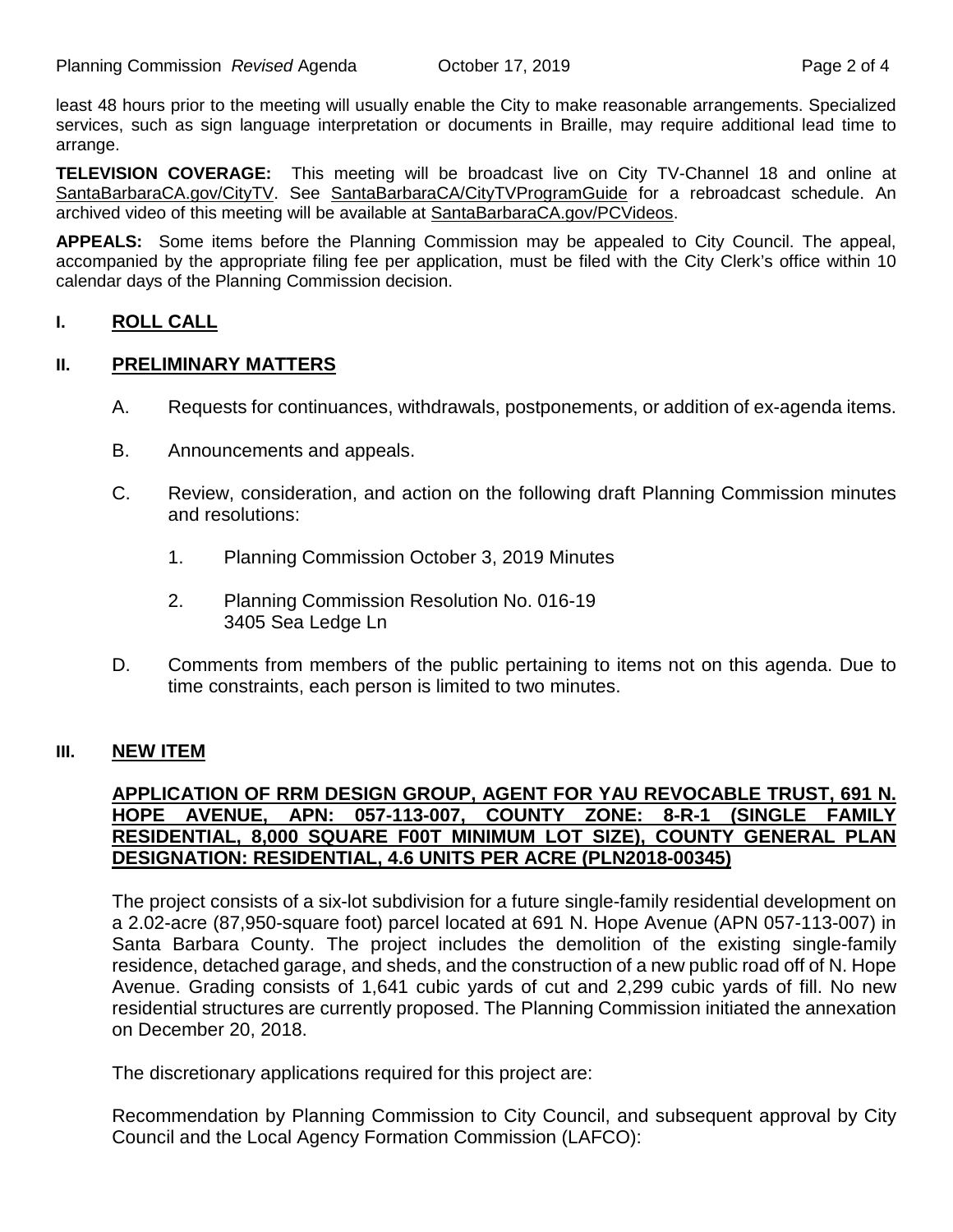- A. Annexation and Reorganization of the subject property from the unincorporated area of Santa Barbara County to the city of Santa Barbara;
- B. General Plan Amendment to add the subject property to the City's General Plan Map with a designation of Low Density Residential, Five Dwelling Units Per Acre (SBMC Chapter 30.235); and
- C. Zoning Map Amendment to add the subject property to the City's Zoning Map with a designation of RS-7.5/USS (Residential Single-Unit, 7,500 square foot minimum lot size/Upper State Street Area Overlay) (SBMC Chapter 30.235).

Planning Commission may take action to approve the following applications contingent upon the above listed applications:

- D. Street Frontage Modification to allow less than 60 feet of street frontage for proposed Lot 6 (SBMC§ 30.20.030 and §30.250.020.B); and
- E. Tentative Subdivision Map to allow the division of one parcel into six lots (SBMC Chapter 27.07).

The project requires an environmental finding pursuant to California Environmental Quality Act Guidelines Section 15183.

Contact: Kathleen Kennedy, Project Planner Email: [KKennedy@SantaBarbaraCA.gov](mailto:KKennedy@SantaBarbaraCA.gov) Phone: (805) 564-5470, ext. 4560

## **IV. CONTINUED ITEM:** *FROM OCTOBER 10, 2019*

#### **AVERAGE UNIT-SIZE DENSITY INCENTIVE PROGRAM AMENDMENT DIRECTION.**

Staff recommends that the Planning Commission review preliminary amendment direction and identify which amendments should move forward for further consideration at the joint City Council/Planning Commission hearing on November 14, 2019.

Staff has prepared a proposal for City-wide amendments for multi-unit housing for consideration, including:

- Density
	- o Increases to densities in the Central Business District and along State Street up to Mission Street
	- o Decreases to densities in the Milpas Street corridor
- Parking
	- o New parking in-lieu fee option inside the Central Business District
	- o Allowing unbundled parking City-wide
	- o Prohibiting residents of new development from participating in the Residential Parking Program City-wide
	- o Additional parking requirement outside the Priority Housing Overlay
- Eliminating open yard requirement for the blocks between Anacapa and Chapala Streets in the Central Business District
- New maximum limits to building sizes related to lot area